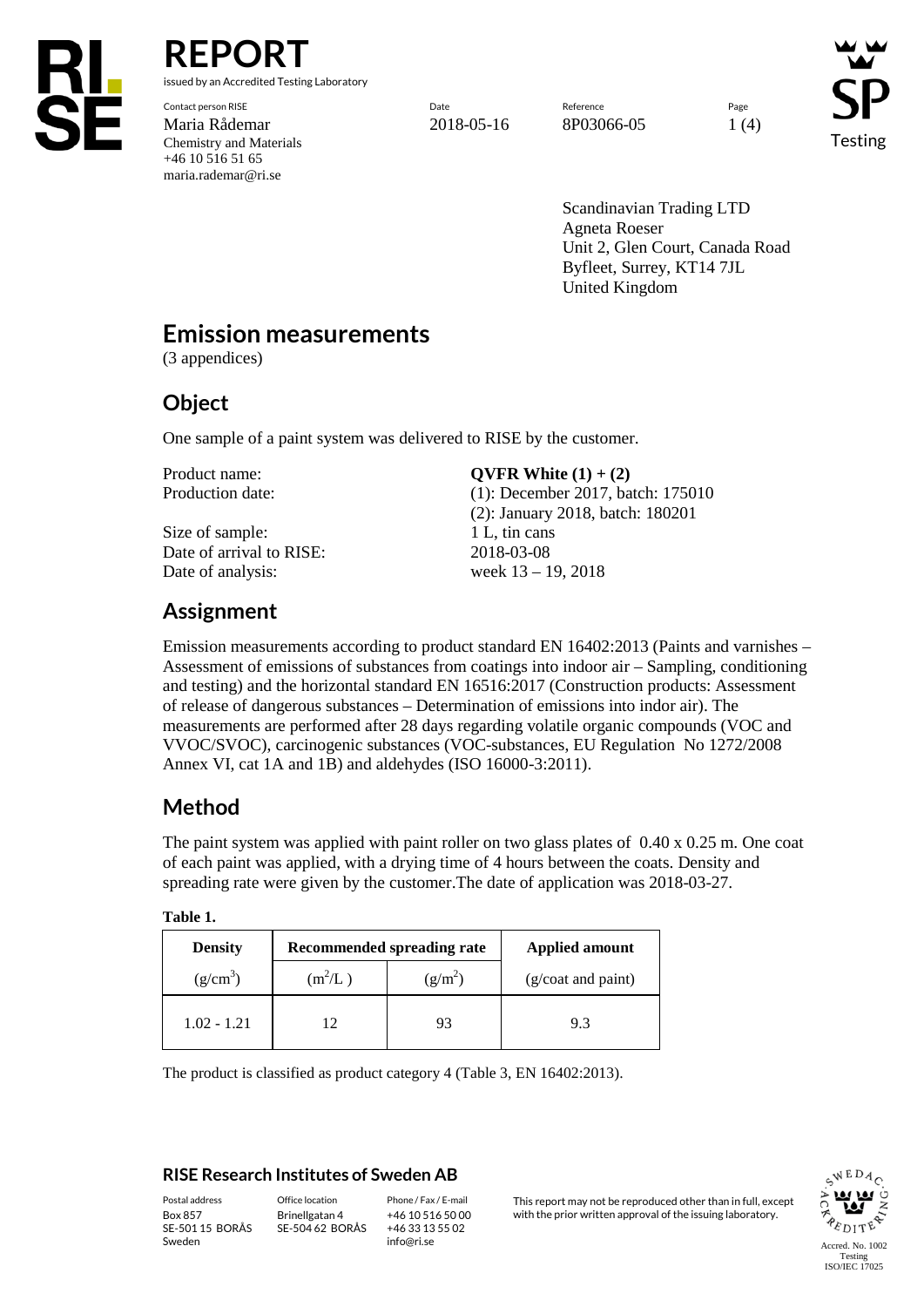

The specimens were placed in a separate conditioning container (with air velocity of ca 0.2 m/s) in a room with controlled climate conditions of  $23 \pm 2$  °C and  $50 \pm 5$  % RH. Air samplings after 28 days of conditioning were carried out on 2017-04-27, including 3 days of preconditioning.

Test conditions in the chamber:

| Chamber volume:                   | $0.25 \text{ m}^3$                       |
|-----------------------------------|------------------------------------------|
| Temperature:                      | $23 \pm 0.5$ °C                          |
| Relative humidity:                | $50 \pm 5$ % RH                          |
| Surface area of test specimen:    | $0.20 \text{ m}^2$                       |
| Air exchange rate:                | $0.5 h^{-1}$                             |
| Area specific air flow rate:      | $0.62 \text{ m}^3/\text{m}^2 \text{h}$ . |
| Air velocity at specimen surface: | $0.1 - 0.3$ m/s                          |

Tenax TA was used as adsorption medium for VOC. The tubes were thermally desorbed and analysed in accordance to RISE method 0601, similar to ISO 16000-6:2011 (Determination of volatile organic compounds in indoor and test chamber air by active sampling on Tenax TA sorbent, thermal desorption and gas chromatography using MS/FID). This means an analysis in a gas chromatograph and detection with a flame ionisation detector (FID) and mass selective detector (MS). The capillary column used is coated with 5% phenyl/ 95 % methylpolysiloxane. The FID signals are used for compound quantification. The total volatile organic compounds (TVOC) means compounds eluting between and including n-hexane to hexadecane, having boiling points in the range of about 70-260 °C. Minimum duplicate air samples were taken and the results are mean values. Sampled volumes are 3 to 7 L.

Tenax TA was also used as adsorption medium for testing of volatile carcinogenic compounds according to EU Regulation No 1272/2008 Annex VI, cat 1A and 1B), (exclusive formaldehyde),  $1 \mu g/m^3$  and above.

The samplings of aldehydes were carried out with DNPH samplers. The samplers were analysed according to RISE method 2302, similar to ISO 16000-3:2011(Indoor air - Part 3: Determination of formaldehyde and other carbonyl compounds – Active sampling method). This means analysis on a liquid chromatograph with absorbance detector. Duplicate air samples were taken and the results are mean values. Sampled volumes were 30 to 50 L.

### **Results**

The results in Table 2 are expressed as area specific emission rates and as concentrations in a reference room. The reference room has a base area of 3 m x 4 m and a height of 2.5 m, with an air exchange rate of  $0.5 \text{ h}^{-1}$ . The wall area is  $31.4 \text{ m}^2$ , floor area is  $12 \text{ m}^2$ , small area, like a door, is 1.6  $m^2$  and very small area, like sealant, is 0.2  $m^2$ . Wall area is used for the calculation of the concentrations.

Calculation of the concentration from the emission rate:

| C = concentration of VOC in the reference room, in $\mu$ g/m <sup>3</sup>    |
|------------------------------------------------------------------------------|
| $E_a$ = area specific emission rate, in $\mu$ g/m <sup>2</sup> h             |
| A = surface area of product in reference room, in $m2$                       |
| $n =$ air exchange rate, in changes per hour, here 0.5 h <sup>-1</sup>       |
| V = volume of the reference room, in m <sup>3</sup> , here 30 m <sup>3</sup> |
|                                                                              |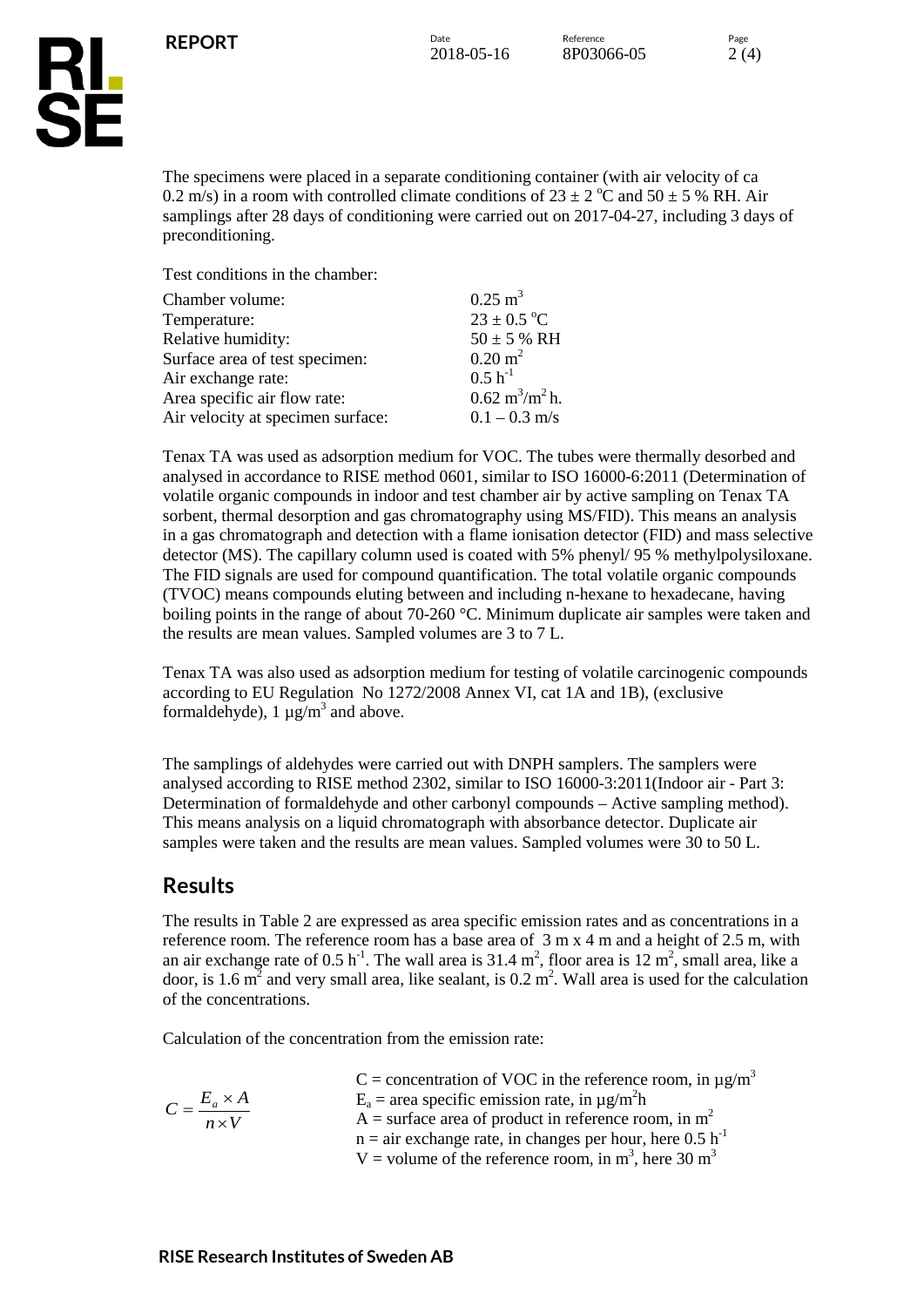

#### **Table 2.**

Emission results of **QVFR White**  $(1) + (2)$  after 28 days

| Volatile organic compounds                          | <b>CAS</b><br>number                                | Retention<br>time<br>(min) | $\mathbf{ID}^1$                                     | <b>Emission</b><br>rate<br>$(\mu g/m^2 h)$ | <b>Concentration in</b><br>reference room<br>$(\mu g/m^3)$ | LCI <sub>i</sub><br>$(\mu g/m^3)$ | $\mathbf{R}_{i}$<br>$(c_i/LCI_i)$ |
|-----------------------------------------------------|-----------------------------------------------------|----------------------------|-----------------------------------------------------|--------------------------------------------|------------------------------------------------------------|-----------------------------------|-----------------------------------|
| <b>TVOC</b> $(C_6 - C_{16})$                        | $-$                                                 | $6.5 - 38$                 | B                                                   | 110                                        | 220                                                        | $-$                               |                                   |
| Volatile Carcinogens <sup>2</sup>                   |                                                     | $6.5 - 38$                 |                                                     |                                            |                                                            |                                   |                                   |
| No substances detected                              | $-$                                                 | $\overline{a}$             | B                                                   | < 1                                        | $<1\,$                                                     | $\sim$ $\sim$                     | $-$                               |
| VOC with LCI $3$                                    |                                                     | $6.5 - 38$                 |                                                     |                                            |                                                            |                                   |                                   |
| Propylene Glycol                                    | $57 - 55 - 6$                                       | 9.7                        | $\overline{A}$                                      | 240                                        | 500                                                        | 2100                              | 0.237                             |
| 2,2,4-Trimethyl-1,3-<br>pentanediol monoisobutyrate | 25265-77-4                                          | $32.1 + 32.7$              | A                                                   | 33                                         | 70                                                         | 600                               | 0.116                             |
| $\Sigma$ VOC with LCI                               | $\hspace{0.05cm} -\hspace{0.05cm} -\hspace{0.05cm}$ | $- \, -$                   | A                                                   | 270                                        | 570                                                        | $\sim$ $-$                        | $-\,-$                            |
| VOC without LCI <sup>4</sup>                        |                                                     |                            |                                                     |                                            |                                                            |                                   |                                   |
| No substances detected                              | $-$                                                 | $-$                        | B                                                   | < 2                                        | < 5                                                        | $-$                               | $-$                               |
| $\Sigma$ VOC without LCI                            | $-$                                                 | $\overline{a}$             | B                                                   | $\lt 2$                                    | < 5                                                        | $-$                               |                                   |
| <b>SVOC</b> $(C_{16} - C_{22})^{-5}$                |                                                     | $38 - 51$                  |                                                     |                                            |                                                            |                                   |                                   |
| No substances detected                              | $-$                                                 | $-$                        | B                                                   | < 2                                        | < 5                                                        | $-$                               | --                                |
| $\Sigma$ SVOC                                       | $-$                                                 | $-$                        | B                                                   | $\lt 2$                                    | < 5                                                        | $-$                               | $\qquad \qquad -$                 |
| $\textbf{VVOC}$ ( $<\mathrm{C}_6\mathrm{)}^{-6}$    |                                                     | $4.9 - 6.5$                |                                                     |                                            |                                                            |                                   |                                   |
| Formaldehyde <sup>7</sup>                           | $50-00-0$                                           | $\overline{\phantom{a}}$   | A                                                   | $< 2$                                      | < 5                                                        | 100                               | $-$                               |
| Acetaldehyde <sup>7</sup>                           | 75-07-0                                             | $\overline{\phantom{a}}$   | A                                                   | < 2                                        | < 5                                                        | 1 200                             | $-$                               |
| $\Sigma$ VVOC                                       | $-$                                                 | $\overline{\phantom{a}}$   | A                                                   | $\lt 2$                                    | < 5                                                        | $\overline{a}$                    | $-$                               |
| $R = \sum C_i / LCI_i^8$                            | $-$                                                 | $-$                        | $\hspace{0.05cm} -\hspace{0.05cm} -\hspace{0.05cm}$ | $\overline{a}$                             | --                                                         | $\sim$                            | 0.35                              |

<sup>1)</sup> ID: A = quantified compound specific, B = quantified as toluene-equivalent<br><sup>2)</sup> Volatile carcinogens = VOCs according to EU Regulation No 1272/2008 Annex VI, cat 1A and 1B

<sup>3)</sup> VOC with LCI = identified VOC-compound with LCI-value according to EU-LCI, Dec 2016<br><sup>4)</sup> VOC without LCI = VOC-compound without LCI-value or not identified.<br><sup>5)</sup> SVOC = semi-volatile organic compounds, as defined in

 $^{7}$ ) VVOC-aldehydes measured with DNPH samplers (ISO 16000-3)

8) All VVOC, VOC, SVOC and carcinogens with LCI

n.d. = not detected (detection limit is approx 1  $\mu$ g/m<sup>2</sup>h).

Only VOC-compounds with an emission rate higher than  $2 \mu g/m^2 h$  are listed in Table 2, carcinogenic compounds  $\geq 1 \mu g/m^2 h$ . Only the compounds with a concentration in the reference room  $> 5 \mu g/m^3$  are evaluated based on LCI (= lowest concentration of interest). TVOC expressed in  $\mu$ g/m<sup>3</sup> is the sum of all individual substances with concentrations  $\geq$  5 µg/m<sup>3</sup> (in toluene equivalents).

Quantification limit for TVOC is 10  $\mu$ g/m<sup>2</sup>h. Measurement uncertainty for VOC is 15 % (rel) and for formaldehyde 30 % (rel). Background of TVOC in the empty chamber was below 20  $\mu$ g/m<sup>3</sup> and is subtracted.

### **RISE Research Institutes of Sweden AB**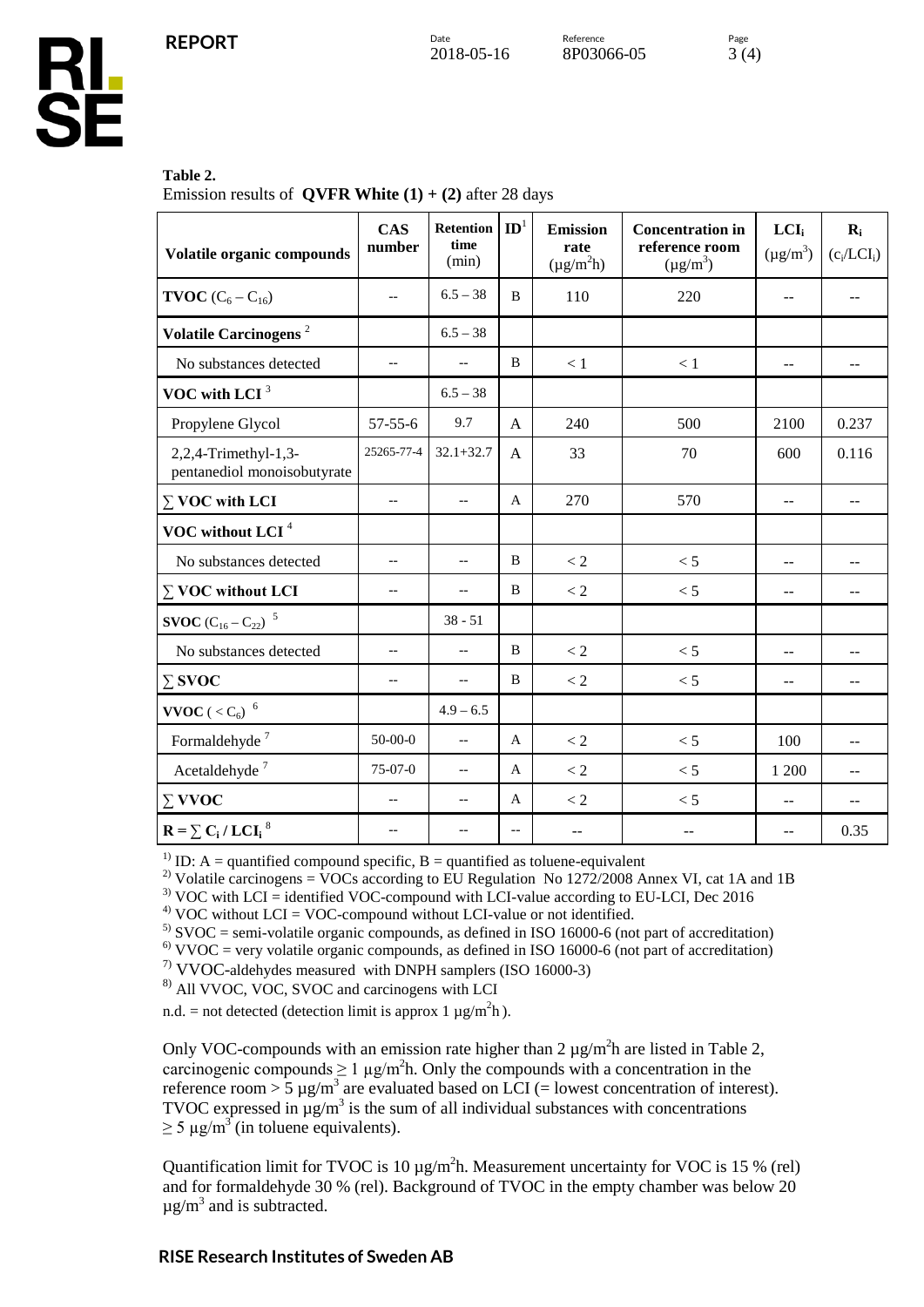

Individual substances can have response factors varying widely from the toluene response factor. The emission for example of propylene glycol was  $240 \mu g/m^2 h$ . This emission expressed in toluene equivalent, like TVOC, is 86  $\mu$ g/m<sup>2</sup>h.

See Appendix 1 for a gas chromatogram (FID spectra) and Appendix 2 for a photo of the test specimens. Appendix 3 is the sampling report received from the customer.

## **Summary of the test results**

The test results are summarized in Table 3.

#### **Table 3.**

Summary of the emission results after 28 days of  $QVFR White (1) + (2)$ 

| <b>Compounds</b>           | <b>Emission rate</b><br>$(\mu g/m^2 h)$ | <b>Concentration in</b><br>reference room<br>(wall scenario)<br>$(\mu g/m^3)$ |
|----------------------------|-----------------------------------------|-------------------------------------------------------------------------------|
| <b>TVOC</b>                | 110                                     | 220                                                                           |
| $\Sigma$ Carcinogenic VOCs | < 1                                     | < 1                                                                           |
| $\Sigma$ VOC with LCI      | 270                                     | 570                                                                           |
| $\Sigma$ VOC without LCI   | $\lt 2$                                 | $\leq 5$                                                                      |
| $\Sigma$ VVOC              | $\lt 2$                                 | $\leq 5$                                                                      |
| Formaldehyde               | $\lt 2$                                 | $\leq 5$                                                                      |
| $\Sigma$ SVOC              | $\lt 2$                                 | $\leq 5$                                                                      |
| $R = \sum C_i / LCI_i$     |                                         | 0.4                                                                           |

#### **RISE Research Institutes of Sweden AB Chemistry and Materials - Chemistry**

Performed by Examined by

Signed by: Maria Rådemar<br>
Reason: 1 am the author of this document<br>  $\pi$  Date & Time: 2018-05-16 15:32:02 +02:00

Maria Rådemar Tove Mali'n

For Market Time: 2018-05-16 18:15:03 +02:00

### **Appendices**

- 1. Gas Chromatogram
- 2. Photo of the test specimens
- 3. Sampling report

### **RISE Research Institutes of Sweden AB**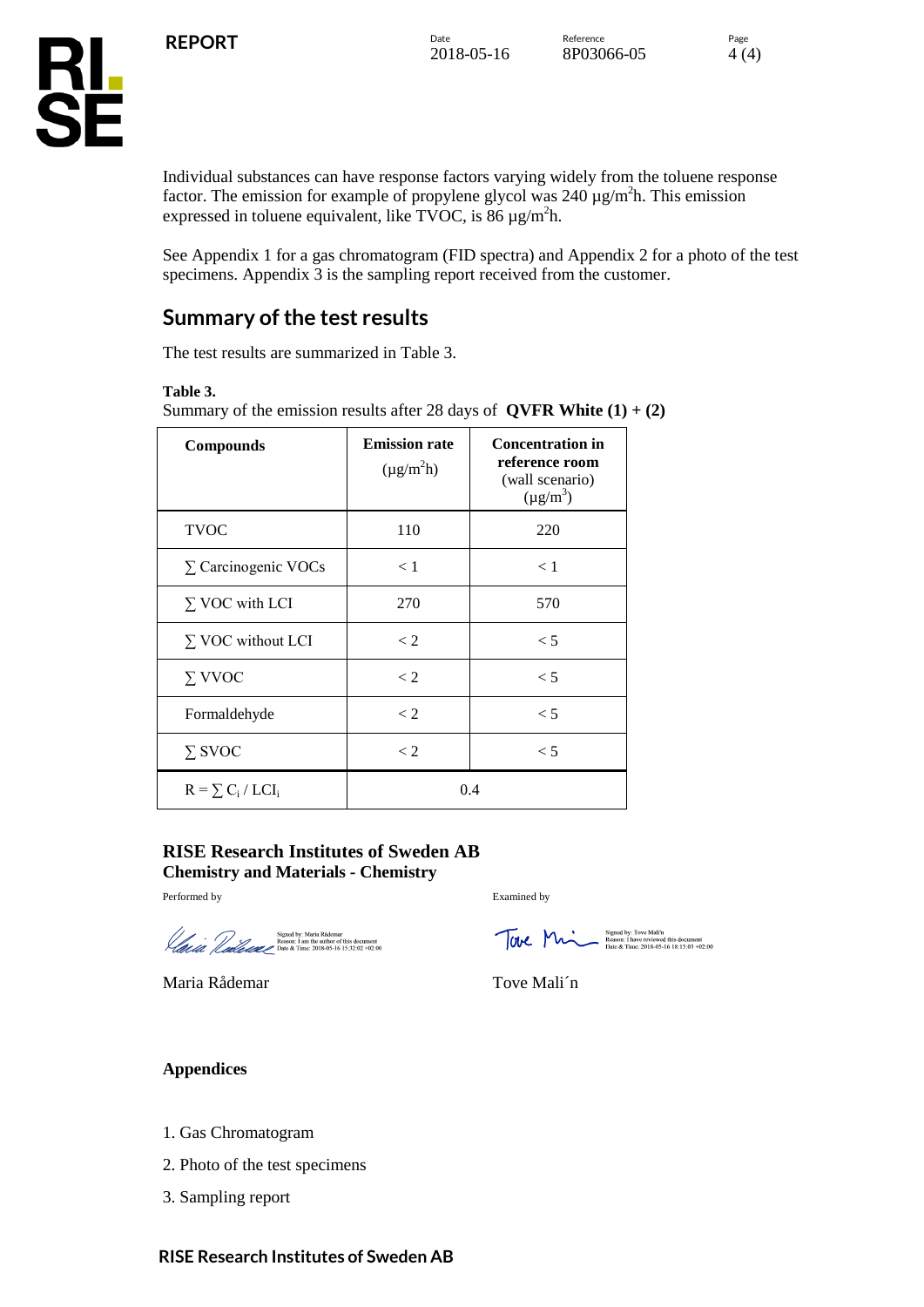

Appendix 1

## **Gas chromatogram**

**QVFR White (1) + (2)**, after 28 days: Abundance



TVOC between  $C_6$  and  $C_{16}$ , means compounds eluting between 6.5 and 38 minutes.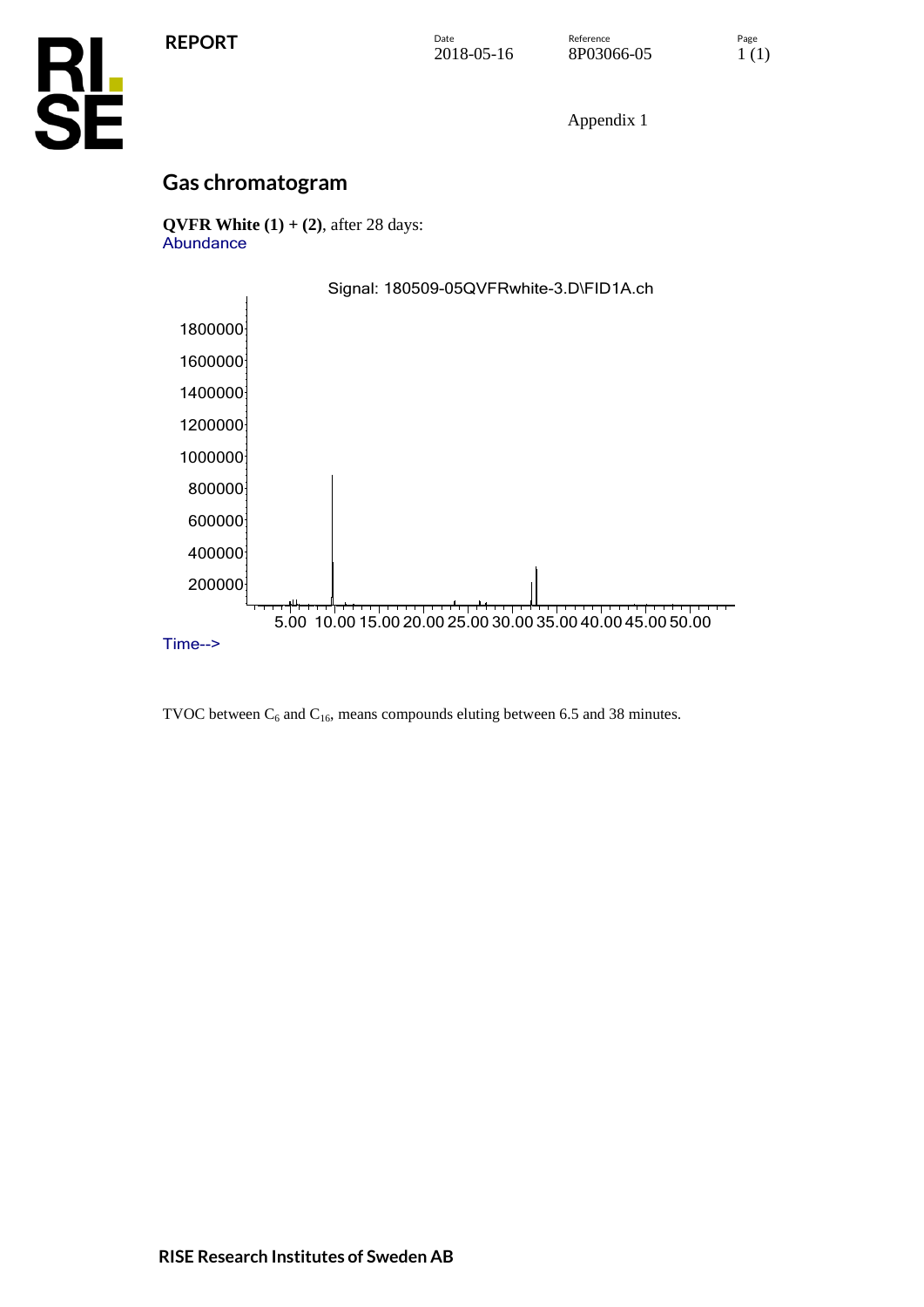**REPORT**





Appendix 2

# **Photo of the test specimens**